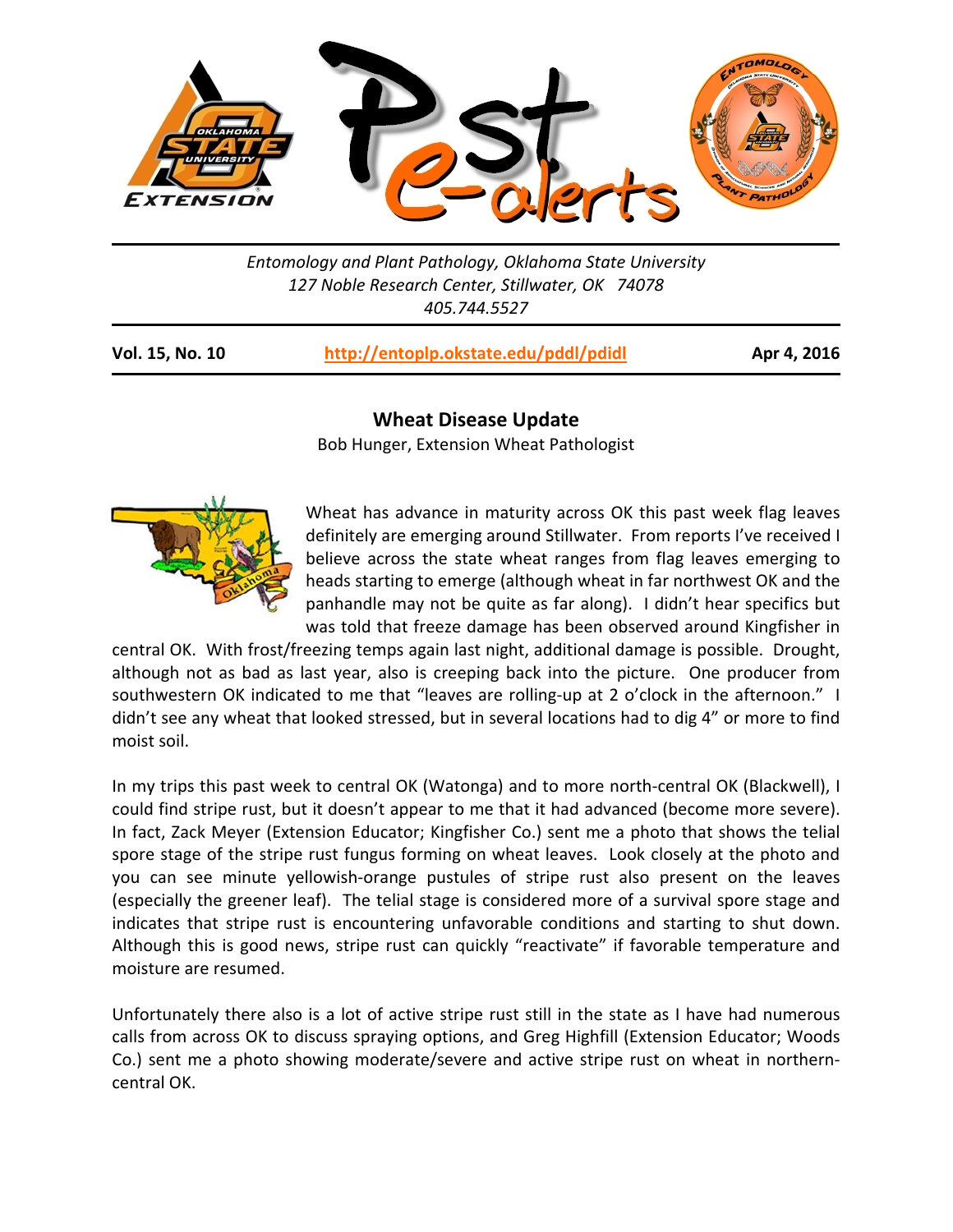

Telial/uredinial pustules of the stripe rust fungus. Photo credit Zack Meyer.



Stripe rust in Woods Co. Photo cedit Greg Highfill.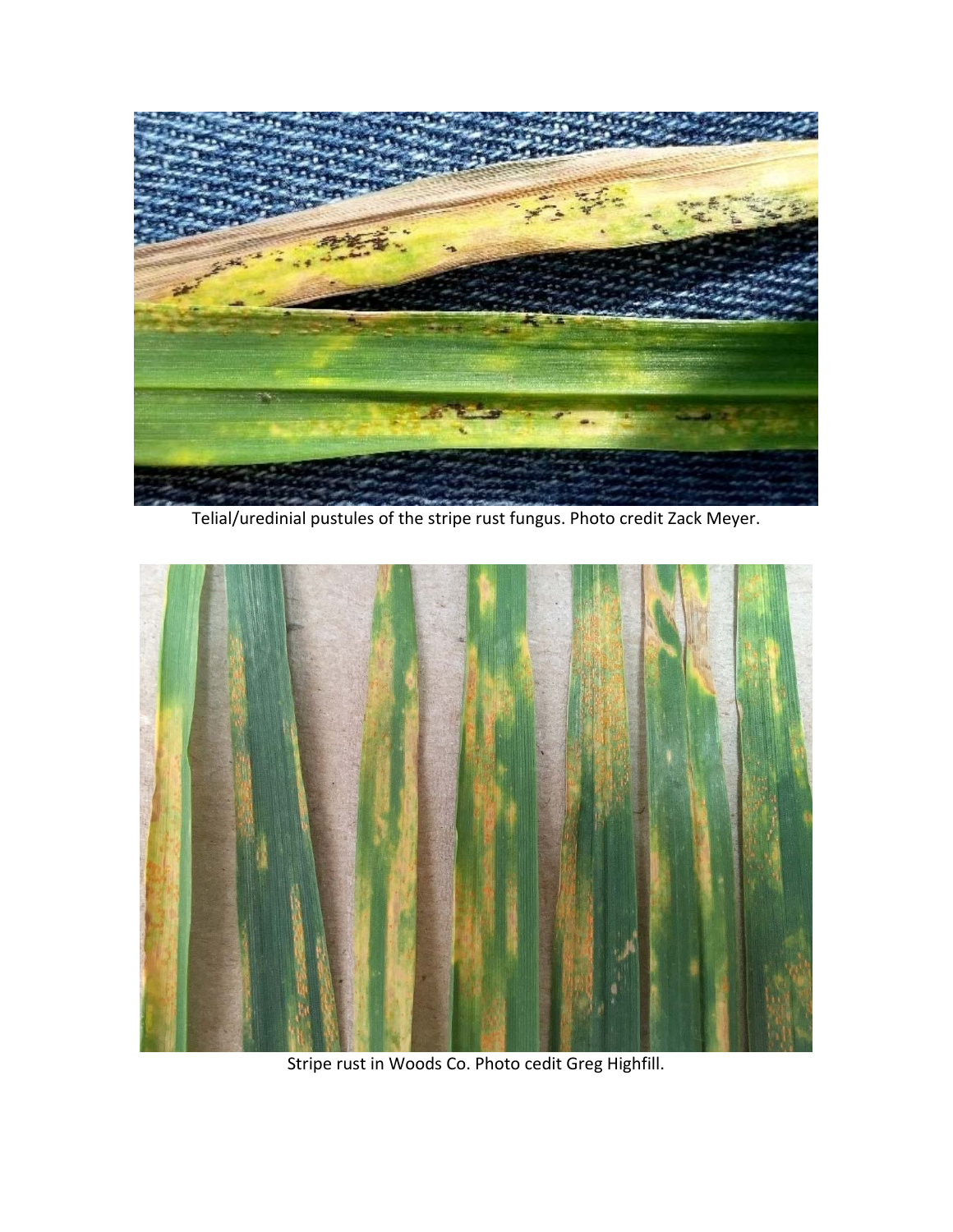Kansas: Dr. Erick DeWolf (Extension Plant Pathologist; Kansas State University; Manhattan, KS); Apr 1, 2016: "The Kansas wheat crop is progressing rapidly through the jointing stages of development in much of the state. Wheat in the Southeast portion of the state is at or fast approaching flag leaf emergence. The crop is generally considered to be two or three weeks ahead of schedule.



 Scouting reports indicate that stripe rust is becoming established in the 2016 wheat crop. This past week, stripe rust was reported in many counties in central and eastern Kansas. The disease is still at low levels in most fields with a few exceptions in Southeast Kansas. This early establishment of stripe rust increases the risk of severe yield loss and growers should continue to monitor the situation carefully. If weather conditions become favorable, the disease could spread rapidly from the lower leaves, where it is now established, to the upper leaves that are critical for grain development. Leaf rust is still active in the western tier of counties bordering CO but remains at low levels in most fields. Powdery mildew is severe in some fields in central and eastern Kansas."



## Distribution of Wheat Stripe Rust April 1, 2016



**Nebraska**: Dr. Stephen Wegulo (Professor/Extension Plant Pathologist; University of Nebraska-Lincoln, Lincoln, NE); Mar 31, 2016: "Yesterday March 30, 2016: Jennifer Rees, UNL Extension Educator, found trace levels of actively sporulating leaf rust in wheat fields in Nuckolls Co. in south central Nebraska. Nuckolls Co. is in the southernmost tier of counties that border Kansas. She did not find actively sporulating stripe rust; however, in one field there was